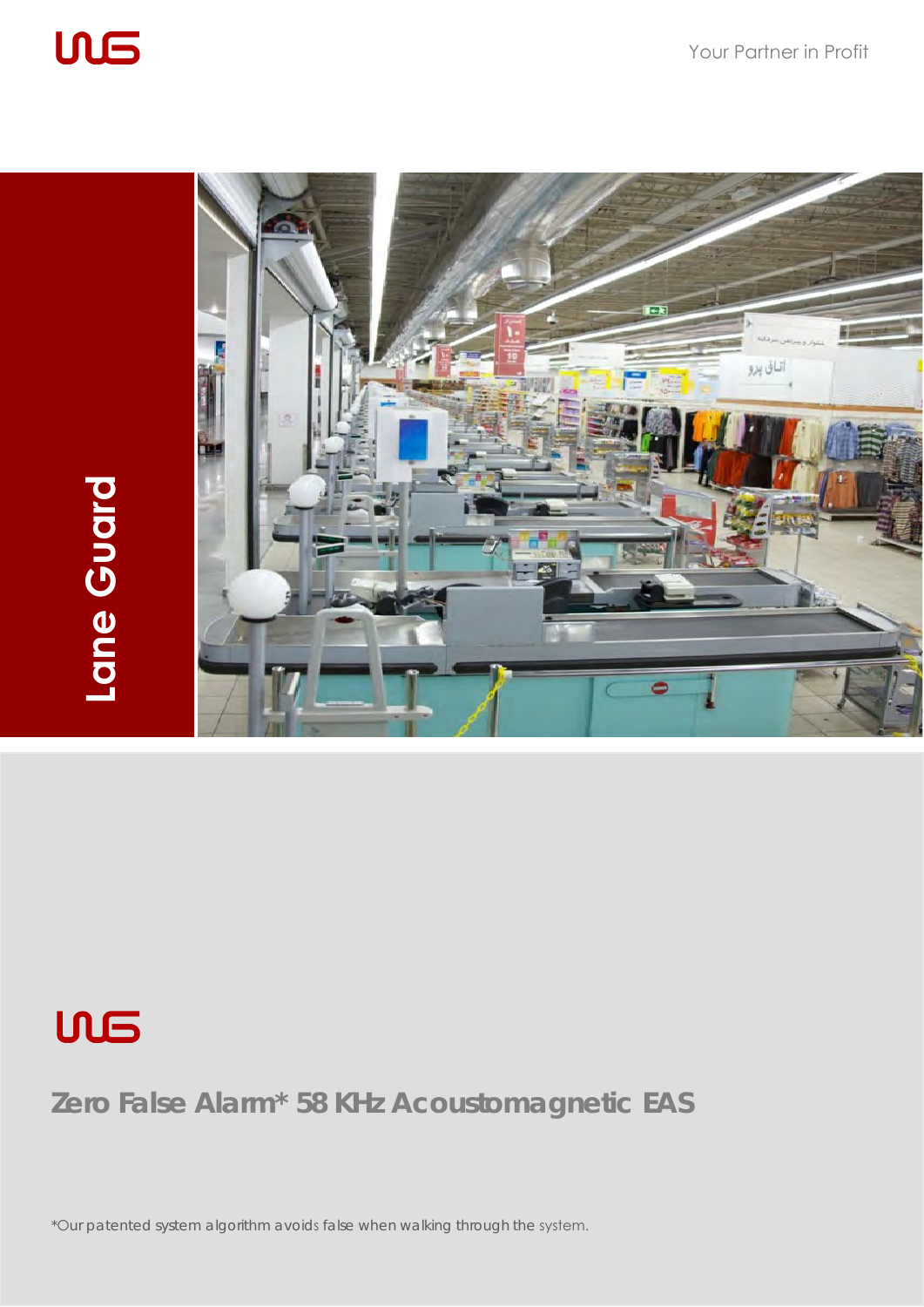# $\mathsf{M}\mathsf{S}$

### BTL Lane Guard

Lane Guard is the EAS system for the self-checkout area. It was specifically designed to meet the requirements of European food retailers and specialty stores.

Lane Guard can adapt to the different checkout types. The optional mounting bracket act simultaneously as a pro-tector to avoid the impact of shopping carts crashing against an antenna. The design of the bracket leads heavily laden shopping trolleys easily around the EAS system without damaging it. Depending on the checkout type

Lane Guard can be mounted free standing or being attached to check stand, wall or customer guidance systems. Lane Guard´s standard application is as a single antenna. Therefore the ergonomics of the checkout counter remains entirety unchanged. Nothing slows the throughput and no antenna hinders the customer flow. The system software can be optimized to your selection of resonator or ferrite based hard tags or labels.

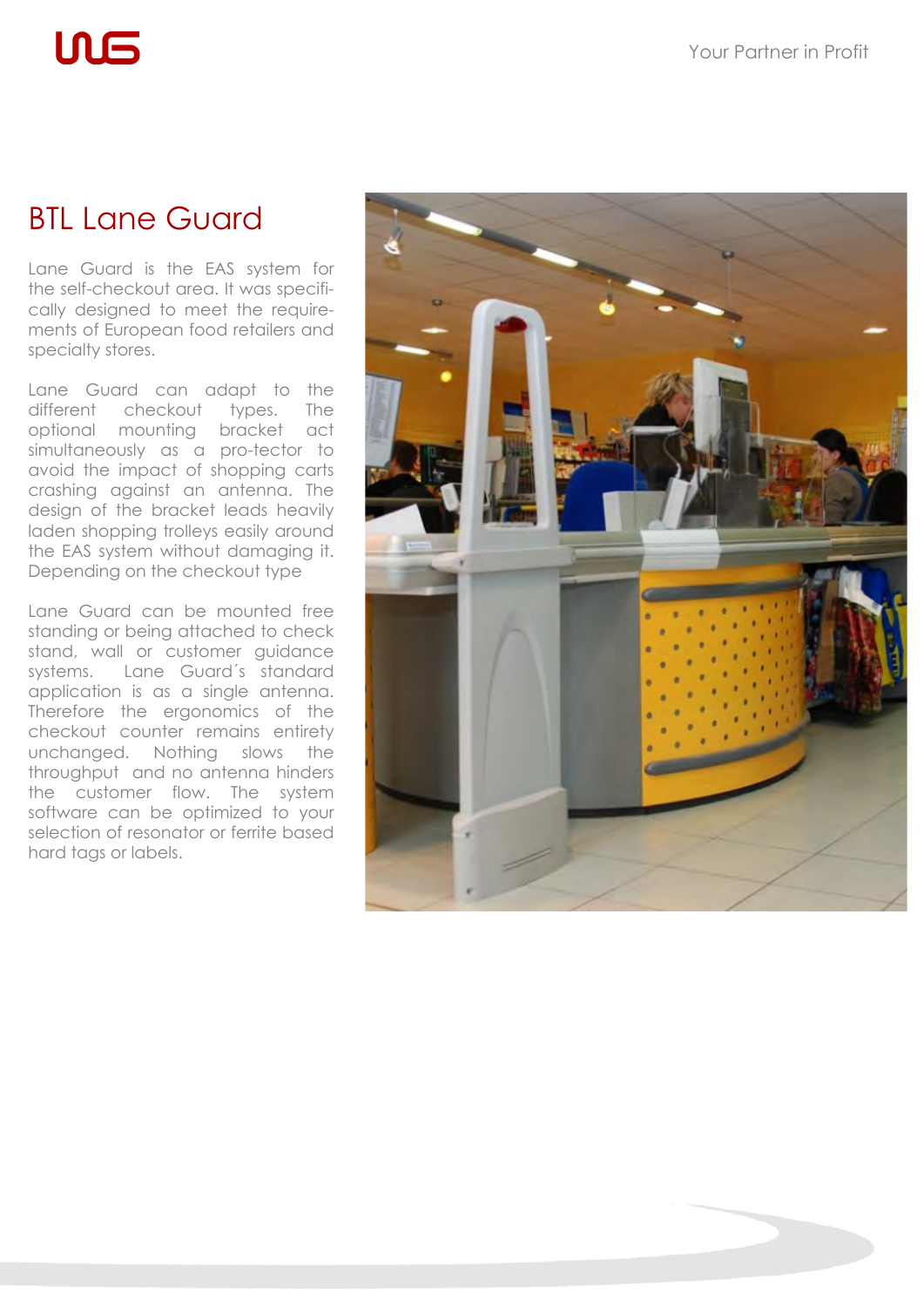# $\mathsf{L}\mathsf{L}\mathsf{L}$

## BTL Lane Guard in Hypermarkets



The design of Lane Guard was made for simple integration in check-stands on the one hand and the robustness in tough retail environments in the foreground. Most EAS Systems are not built for the unavoidable contact with shopping carts and will show wear out quickly.

Special protectors and robust ABS material antenna body solve this problem.

Most Lane Guard´s are used as a single antenna in the counter. The antenna is mounted on the opposite side of cash and monitors. They check the lane from the rear. So there is nothing between customer and cash-ier and the ergonomics of the checkout counter is not affected.

At Tandem cash desk´s the antenna is centered be-tween the lanes and is attached by the FS kit to the customer guiding elements (eg Wanzl).





Lane Guard with FM Kit with mounting Bracket and protector for check stand

Lane Guard with FS Kit as mounting bracket and protector used on a WANZL guidence system.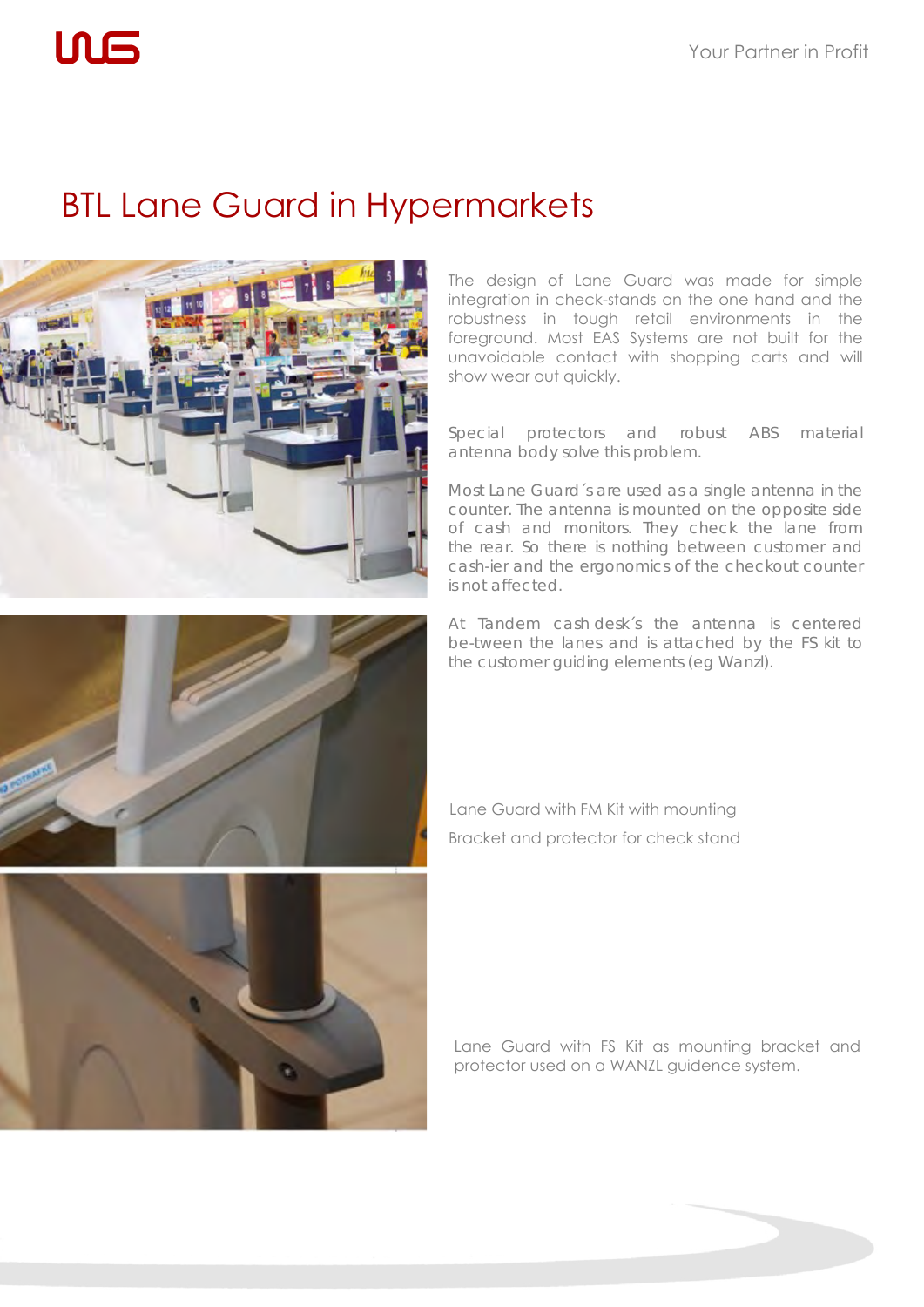# **ULS**

### BTL Lane Guard in Specialty Stores



Of course, Lane Guard can be installed in dual or triple system configurations for larger exits. Often used to protect the front entrance of Hypermarkets and specialty stores. A dual configuration also fits perfectly to protect cash desks with a wider exit width, i.e lane wider for wheel chairs of handicapped customers.



The durable ABS body of Lane Guard makes it enormously robust. A dual configuration can protect a free entrance of 5ft - 6ft using labels or small hard tags.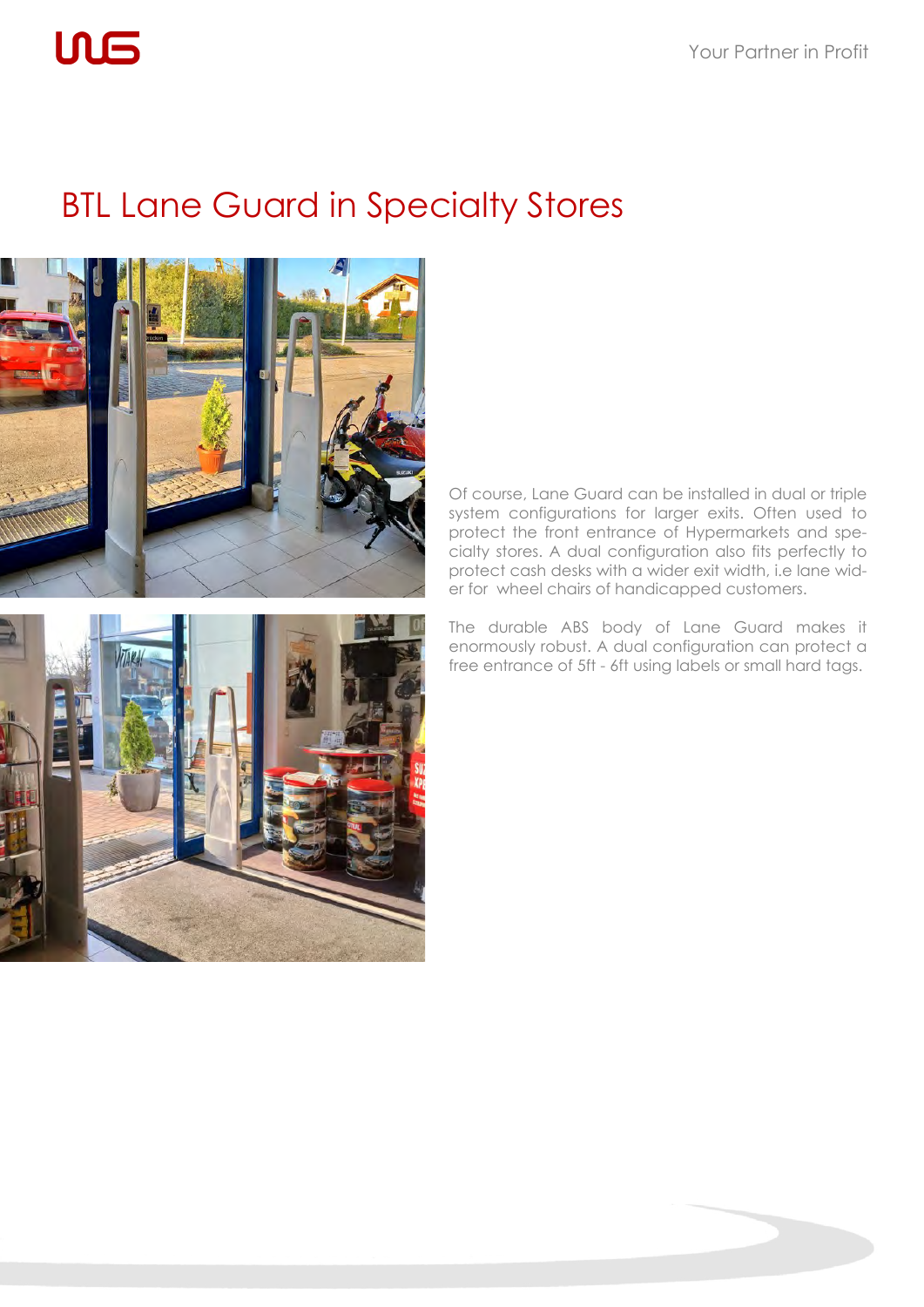#### Lane Guard Specifications: **Specifications.:**



Wall or cash desk mount Wanzl-guidance



Working frequency range: 58 kHz Power supply: 110 V / AC - 24 V / AC Power consumption: 35 W Ambient temperature: 0 ° - 30 ° C Weight: 22 kg Antenna dimensions: 1400x360x39mm 25 kg Dimensions Base: 440x71 mm FS Kit: 800x120x90 mm, 1.1 kg FM Kit: 520x120x90 mm 0.6 kg



| <b>Alarmzone in feet</b>               |          |
|----------------------------------------|----------|
| Tag Type                               |          |
| Label Type MUS-DR                      | 3ft      |
| Hardtag Super Tag                      | 3ft      |
| Micro Shell, Micro Pencil, Lanyard Tag | 3ft      |
| Shell, Mid Pencil                      | $4.5$ ft |
| <b>Super Pencil</b>                    |          |

#### Remark:

For physically reasons a reduced detection performance can happen in the middle between transceiver antennas. We recommend the use of powerful WG Tags built to work perfect with this system. Under performing labels will reach lower detection levels. And lower detection height.

To avoid alarms by labels in the close proximity of the antennas, a safety zone with no tags ( about 40-45% of the exit width) should be kept on all sides.

AM EAS systems are radio transmission systems on the approved working frequency of 58 KHz. Devices being unsuppressed or not corresponding to recent standards (EN 300330 / EN 301489-3) can cause interference and negatively affect system performance. Changes in the environment and surrounding may require a retuning of any EAS System.

#### Product Codes:

Components: WG BTL LG WG SPS

Lane Guard Antenna with base WG LGTR FS WG LGTR FM Lane Guard mounting bracket for Wanzl or other guidance systems Lane Guard mounting bracket for wall or cash desk mounting Smart Power Supply

(Antenna, Power supply and cable)

#### Configured Sets: K BTL LG-1 K BTL LG-2

- 1 Antenna System
- 2 Antenna System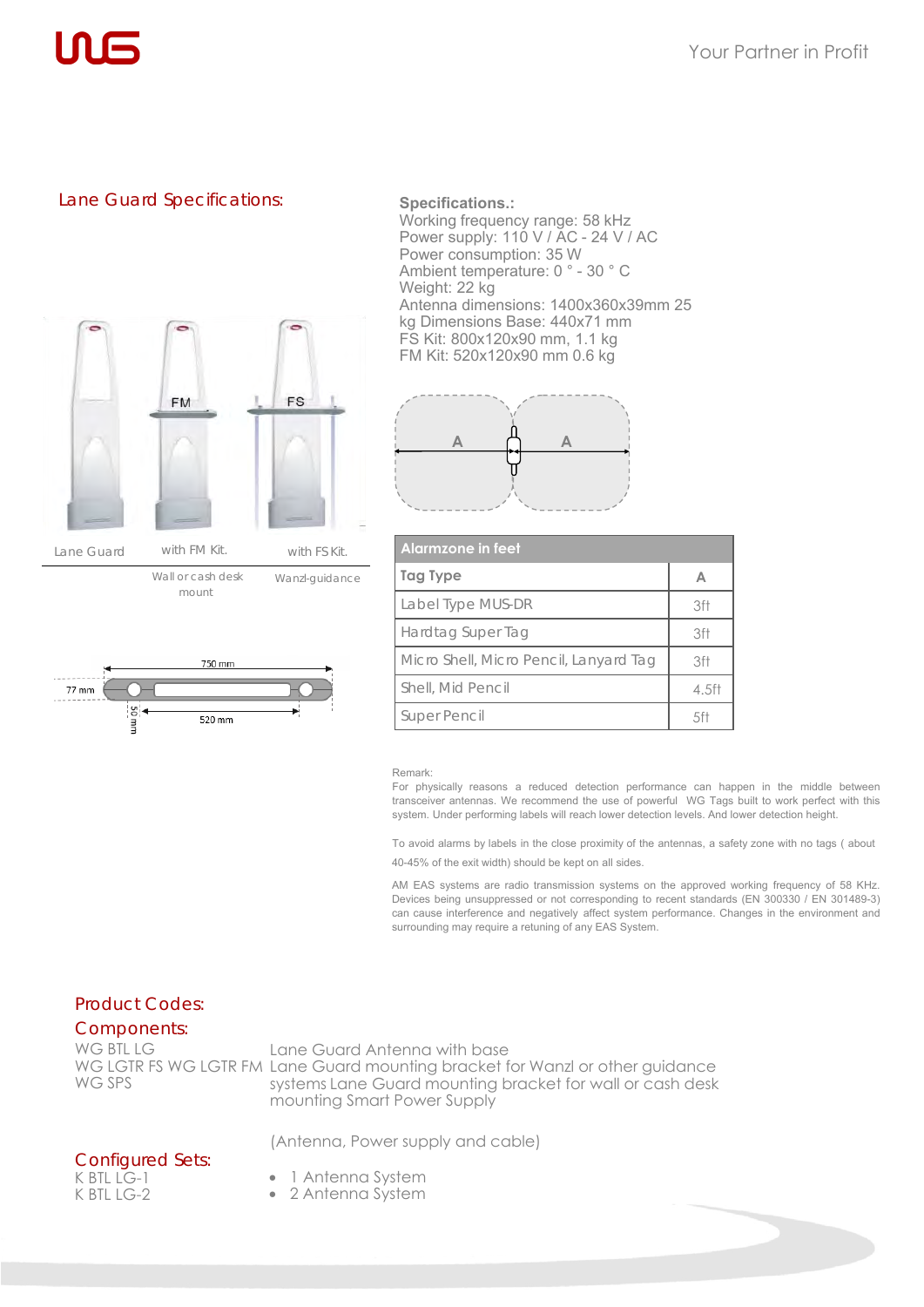

#### Installations description For WG Lane Guard.



The antennas are mounted by means of drilled and cemented into the ground stud. Underfloor heating or water pipes in areas of installation are important to announce. For floor heating optional special steel floor adhesive plates can be supplied, on which the antennas can be screwed, without having to perform drilling.

The alarm is audible and visual directly on the antenna or at an optional remote alarm unit. Each antenna is fed by 24V voltage through a system cable from the SPS Smart Power Supply. Cables are usually run through PG-30 plastic protection pipes in the ground or cable tunnels. Since the antennas are operated with 24 V low voltage only, the cables may even be placed directly into a grid in the floor and covered by silicone. Connection to the WG EAS remote tuning service is easily made by Wi-Fi. The system controller is ready prepared.

The Smart Power Supply (SPS) is not only a power supply, it offers some very useful troubleshooting func-tions and therefore should be accessible for staff i.e. in the counter, the managers room or possibly incor-porated in an IT- or CCTV-19" Rack. It is connected via the enclosed 8 m long six-pin cable or for distances up to 60 m a through a cable with larger diameter (i.e. WG EAS System cable Type 2 with i.e. 7x1,5mm). SPS has connection joints for dry contacts to trigger a CCTV-system in case of EAS alarm or jammer alarm. Also the alarm volume can be adjusted remotely from the SPS. The exclusive TX-switch is a great support for the store people if they search for labels in the security zone. SPS can be clicked on a standard DIN-rail (Din 46277-3) holder system.

#### Preparations:

110V (min. 3x2.5 mm ²) on dedicated circuit, at the same phase (L1 recommended) with the accessories. Fuse minimum 16 A. Current consumption max. 50 W per system, and 10/120 W (continuous / peak-pulse) per deactivator . Power sockets shall be un twistable to avoid phasing issues. PG 30 Plastic conduits (recommended. 30 or 32mm)with inserted pull wire, btw. antenna and power sup-ply as indicated in the project outline.